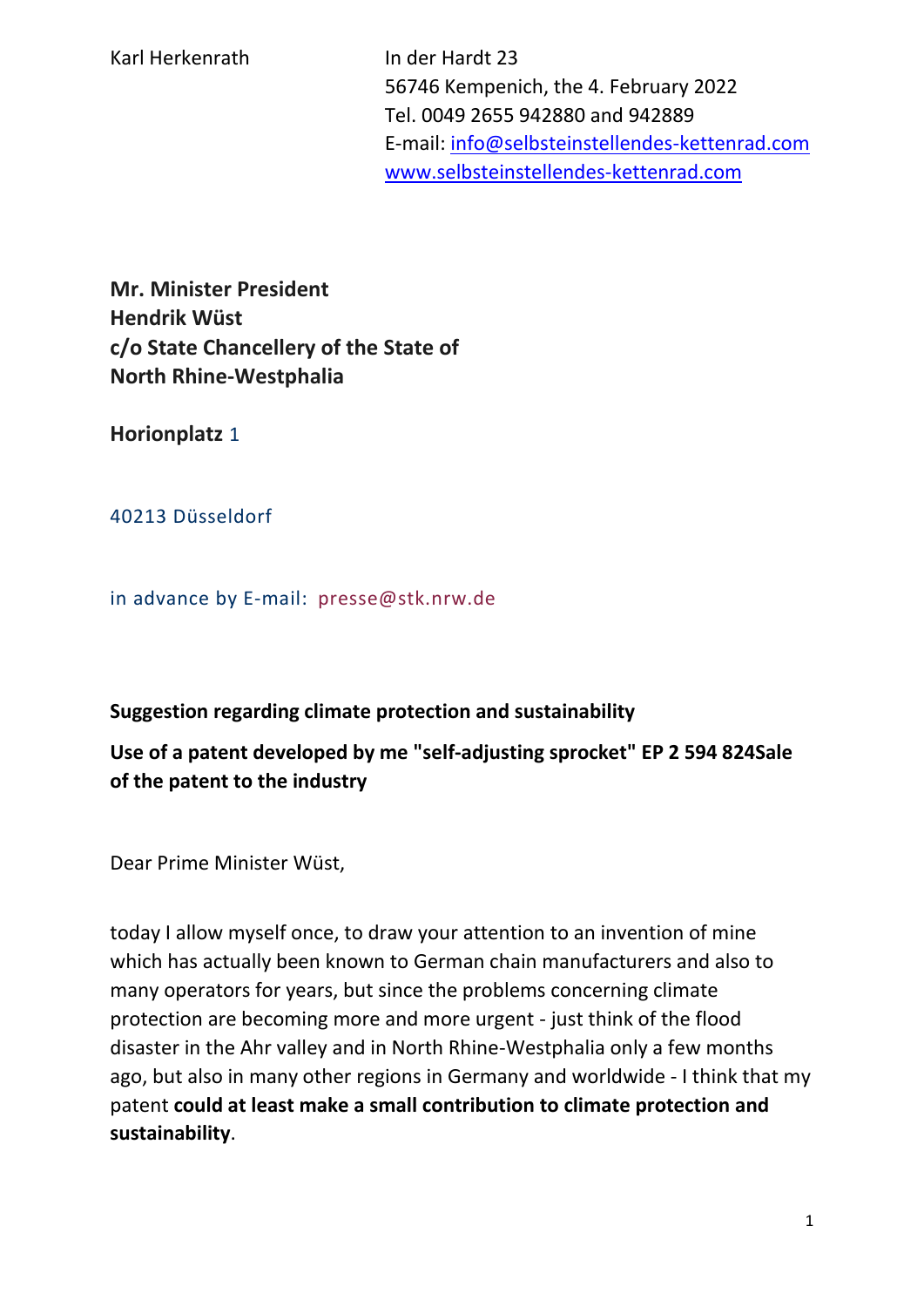I am the owner of the patent **EP 2 594 824 "self-adjusting sprocket**", filed by me in 2011**, patent granted in 2015**, which is **still patent protected in Germany**  for **almost 10 years.** 



Originally, the patent had protection rights in 10 European countries. Since it was my goal from the beginning that as many operators as possible would benefit from this **cost-saving patent**, I gradually dropped nine of these property rights and publicized the special features of the patent worldwide.

The special feature of the "self-adjusting sprocket" developed by me is that on this **sprocket ALL the** teeth **are involved in the transmission of power to the chain and** thus the load is distributed to the individual teeth and the chain.



The reason is that the teeth of this sprocket are movable, whereas in a conventional sprocket the teeth are rigid and after a certain time due to this wear only the first tooth carries the entire load of the chain, which leads to the fact that the chain must be replaced after a few years.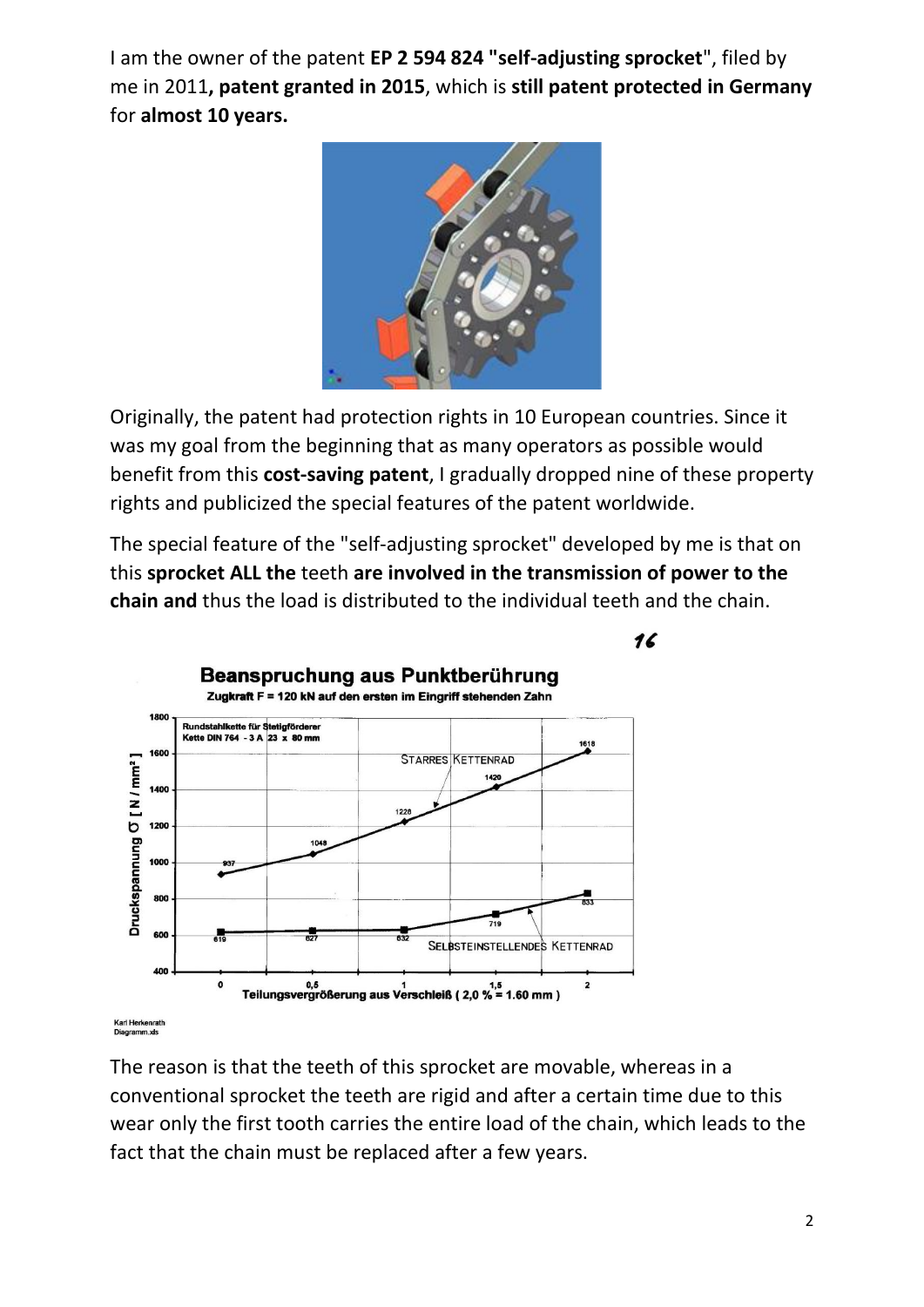After all, in this day and age it has become enormously important to **contribute to the environment and climate protection**. In addition, all operators of plants operated with conveyor chains, drive chains, etc. would see a considerable **cost saving,** as **EVERY CHAIN WOULD LAST SIGNIFICANTLY LONGER than is currently the case**.

When replacing a chain, the two sprockets are also replaced. Especially the cost of a new chain is very high depending on the chain size, the equipment can not be operated for several days, which leads to significant costs.

I have been dealing with the problem of wear reduction of chains for more than 30 years and have already applied for a first patent "self-adjusting sprocket" in 1993 via my employer at that time. In 1996, the patent rights were transferred to me and since then I have "run my feet off" to have this patent built and distributed by a chain manufacturer.

The interest from the German chain industry was very great. The company RUD from Aalen wanted to conclude a license agreement with me several times, but then backed out every time, because a chain manufacturer naturally wants to produce and sell chains first and for commercial reasons, of course, no one is interested in a sprocket, through the use of which a chain runs several years longer than with a conventional sprocket.

A large chain manufacturer is **located in your state**, namely the **company Ketten Wulf from Eslohe,** which **tested** my **then patent over a period of 2 years on a chain simulator together with a conventional sprocket.** Already after **these 2 years, a wear reduction of 30%** was found. **As a result, the test was immediately discontinued**. There is also a test report on this, but Ketten Wulf does not want it to be published. This is subject to the so-called "small coin".

A license agreement was also concluded between Ketten Wulf and me at that time, and Ketten Wulf wanted to build and sell the "self-adjusting sprocket" according to the patent at that time. There is an interesting publication about this, which has been on my homepage for years. After the two-year trial, of course, they "cheated" their way out of this license agreement.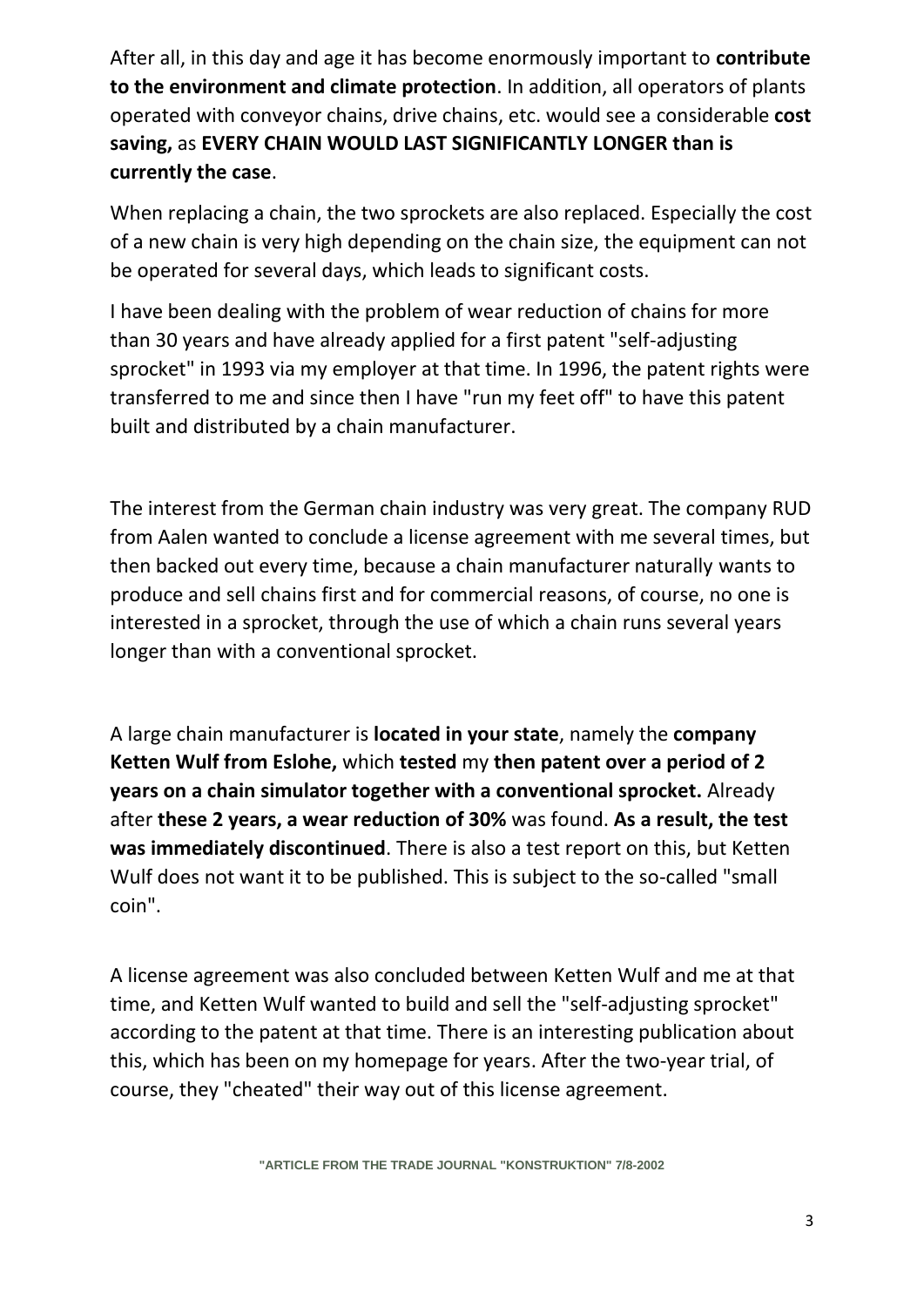Before this test took place on the chain simulator, two sprockets were manufactured by the Koch company in Wadgassen for the Ensdorf power plant in Saarland according to my patent at that time and installed in a new portal scraper - that was in 2001 and - you wouldn't believe it - this portal scraper is obviously still in operation today, and according to my research with **one and the same chain from the Ketten Wulf company** as well as my **two sprockets**, **without the chain or the sprockets having to be replaced even once in all that time.**

The Ensdorf power plant was shut down some time ago, but the portal scraper is probably still in use, as I checked again a few days ago.



In 2016 I wrote a book about the history of the "self-adjusting sprocket", which also includes my sometimes unbelievable experiences with the German chain industry, see the two PDF files below:

**[» Buch: "Erfinder mit langem Atem" als PDF-Datei \(Deutsch\)](https://selbsteinstellendes-kettenrad.com/downloads/Erfinder-mit-langem-Atem---ebook-mit-Rueckseite.pdf) [» Book: "Inventor with long breath" as PDF-file \(English\)](https://selbsteinstellendes-kettenrad.com/downloads/Erfinder-mit-langem-Atem---Englisch.pdf)**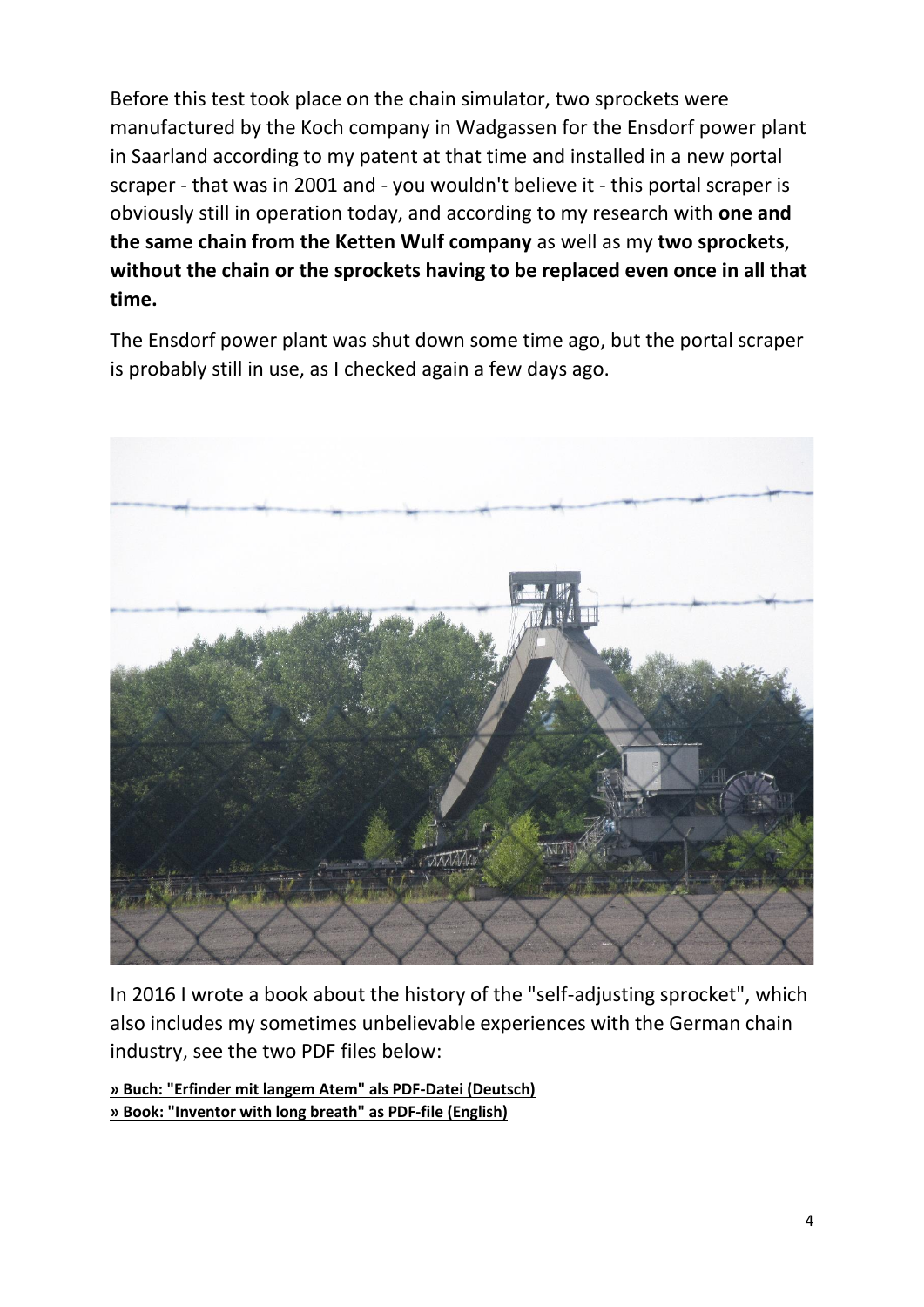Also on YouTube, a few months ago, I posted a movie about this "self-adjusting sprocket" that you can watch in ten languages:

**[» Filme bei YouTube in verschiedenen Sprachen](https://www.selbsteinstellendes-kettenrad.com/yt.php)**

## **NO CHAIN WITHOUT SPROCKET**

This "self-adjusting sprocket" can be used in **all conceivable systems**, from relatively small chain saws to escalators to huge open-cast mining machines, but also, for example, in **wind turbines.** 

**[A few examples of the applications](https://selbsteinstellendes-kettenrad.com/downloads/Einsatzmoeglichkeiten-des-selbsteinstellenden-Kettenrades-ENGLISCH.pdf) [of the "self-regulating sprocket":](https://selbsteinstellendes-kettenrad.com/downloads/Einsatzmoeglichkeiten-des-selbsteinstellenden-Kettenrades-ENGLISCH.pdf)**



A look at the daily statistics on my website shows me that there is great interest worldwide in this "self-adjusting sprocket", which can also be built and used outside Germany without any problems.

## **This patent is now only protected in Germany.**

It is a shame that this patent can be used all over the world, while the German chain industry continues to bury its head in the sand according to the motto: We continue to go our way, as was confirmed to me again some time ago at the Ketten RUD company.

The patent "self-adjusting sprocket" I developed could be built in Germany almost immediately; the production costs would not be higher than the previous costs for the production of a sprocket.

I'm curious to see whether the new traffic light coalition will really bring about a turnaround in climate protection. You are currently the CDU's first point of